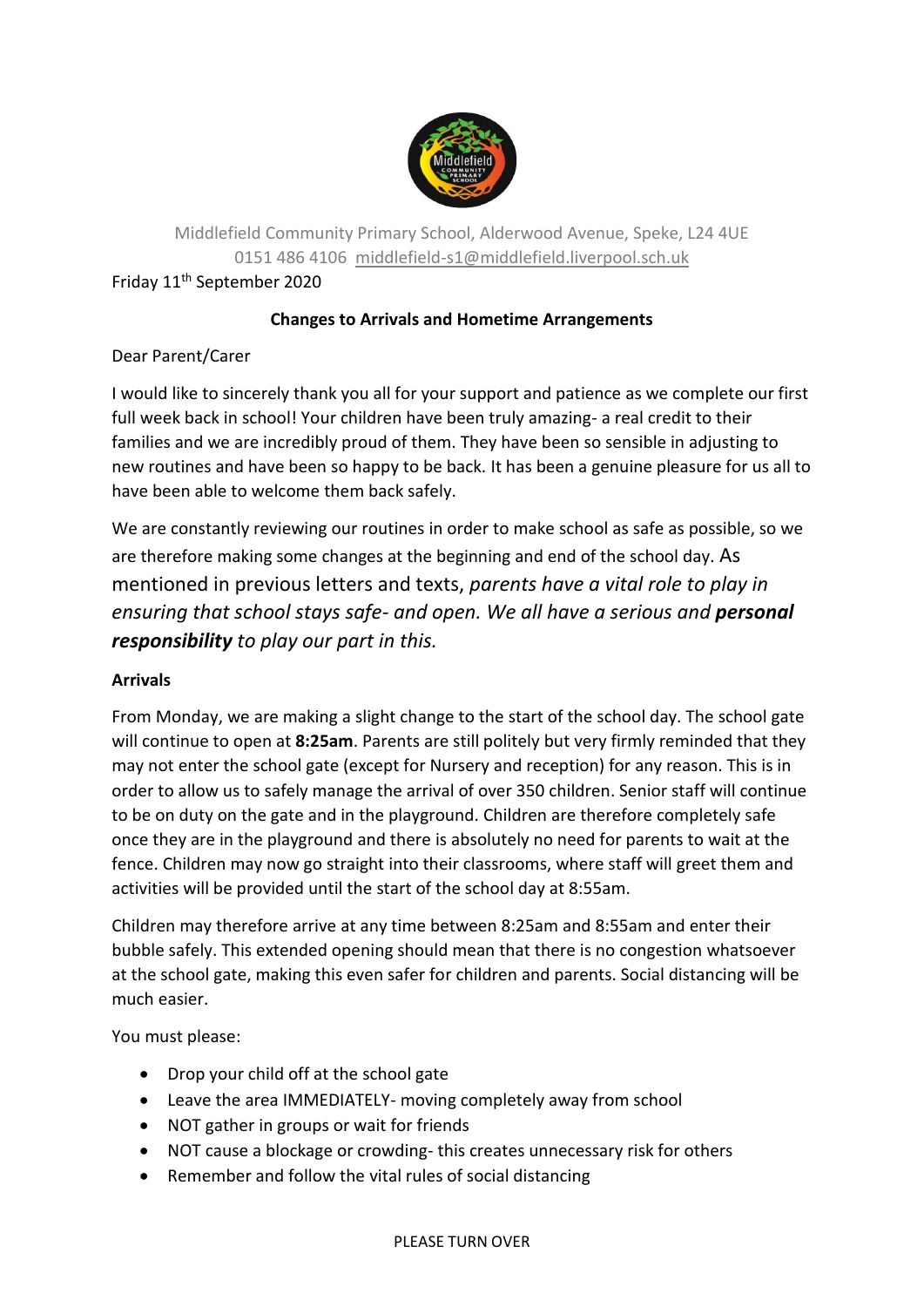### **Hometime**

We are continuing to stagger the end of the school day. Reception, Year 1 and Year 2 at 3pm. Years 3 to 6 at 3:15pm. Nursery times are unaffected. When collecting your children, you must follow these important rules:

- Arrive only at the allocated times
- Only one parent per family allowed on site
- Do not gather in groups
- Observe social distancing
- Wait behind the yellow signs
- Once you have collected your child/children, you must not wait for friends
- Leave the site immediately, keeping your distance from others.

If you are collecting children at 3pm and at 3:15pm, you must keep your younger child at your side at all times. Staff have ensured that children have remained in year group bubbles during the school day. So when they are dismissed into your care, **they must stay with you**.

#### **Communications**

Unfortunately, it is not possible for parents to communicate with teachers or staff on the playground at present. They will be busy supervising the safe arrival and departure of children and must also practice social distancing. However it is extremely important to us that you are able to communicate effectively with teachers. Can I therefore please remind you that you can call or email the school office at any time. They will email your child's teacher to pass on information and arrange for them to contact you whenever necessary.

Thank you so much in advance for your continuing support as we work together to keep our school community safe.

Warmest Wishes

Mr David Potter

Head Teacher